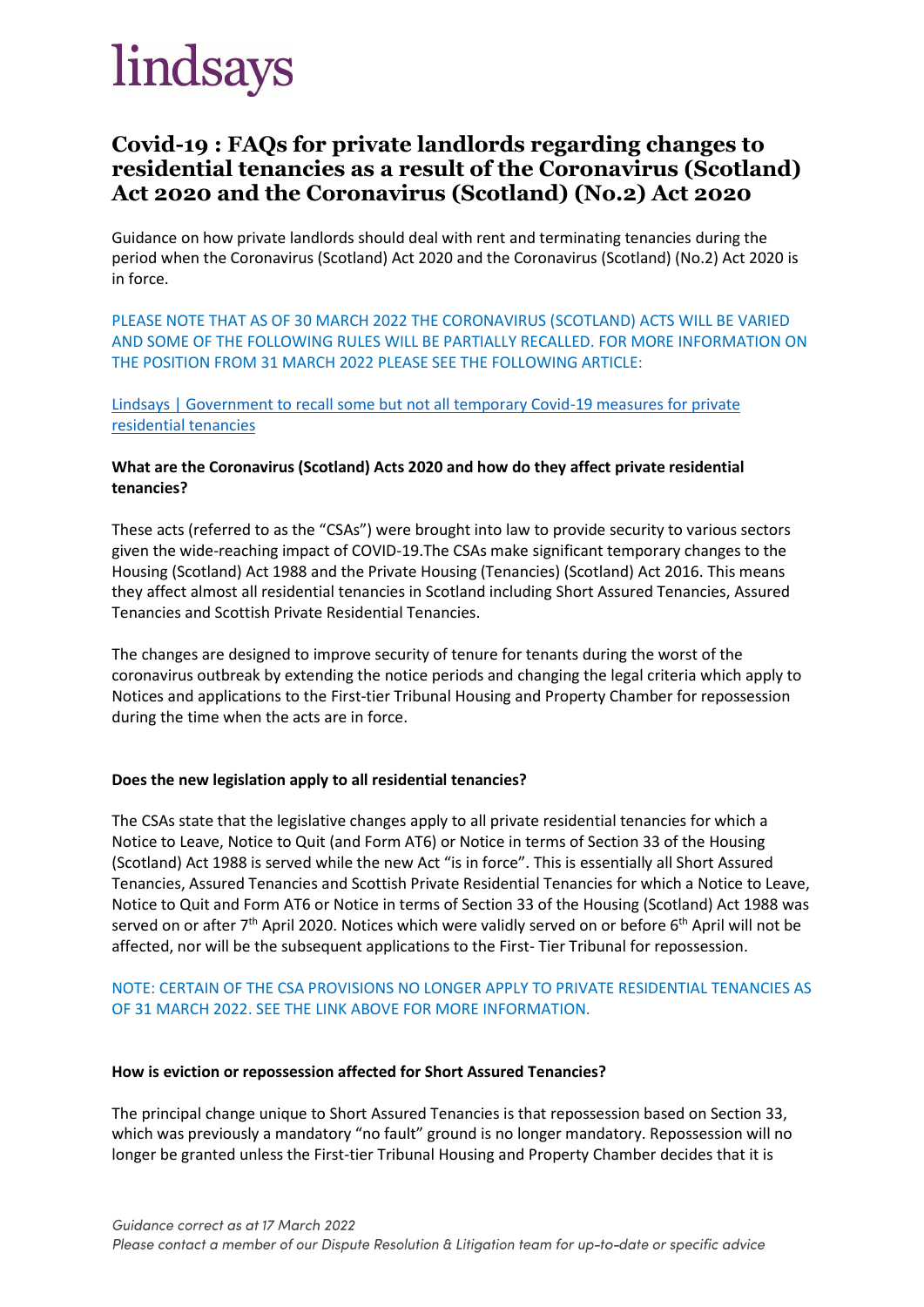"reasonable" to make an order for possession. The Tribunal therefore has been given a discretionary power to refuse to grant an order for eviction even if the proper Notices have been validly served. The notice periods for notices have also been changed for any notices served between  $7<sup>th</sup>$  April 2020 and 30th March 2022. See further information below.

#### **How is eviction or repossession affected for Assured Tenancies?**

The Housing (Scotland) Act 1988 contains 17 grounds on which a landlord may serve a Notice (AT6) to recover possession. Some of these grounds were mandatory in that the First-tier Tribunal Housing and Property Chamber had to grant an order for possession if the ground applied and the notice was validly served. Other grounds were discretionary, in that the Tribunal would only grant an order if the Notice was validly served and the Tribunal was satisfied that it was reasonable to issue an eviction order in all the circumstances.

The CSAs change all grounds to become discretionary grounds. The Tribunal will therefore always consider whether it is reasonable to issue an eviction order in all the circumstances. If the Tribunal decides it is not so reasonable then the Tribunal will refuse the application and no order for possession will be granted.

If the application for repossession is based on Ground 8 (i.e. the tenant is in arrears equal to 3 months' rent or more) and *any part* of the arrears arose while the CSAs were in force then the Tribunal must also consider to what extent the landlord followed the "pre-action requirements" which are prescribed by the Scottish Government. See further information on the pre-action requirements below.

The notice periods for notices have also been changed for any notices served between 7<sup>th</sup> April 2020 and 30<sup>th</sup> March 2022. See further information below.

#### **How is eviction or repossession affected for Scottish Private Residential Tenancies?**

The Private Housing (Tenancies) (Scotland) Act 2016 contains 18 grounds on which a landlord may serve a Notice to Leave and thereby seek to recover possession. Some of these grounds were mandatory in that the First-tier Tribunal Housing and Property Chamber had to grant an order for possession if the ground applied and the notice was validly served. Other grounds were discretionary, in that the Tribunal would only grant an order if the Notice was validly served and the Tribunal was satisfied that it was reasonable to issue an eviction order in all the circumstances.

The CSAs change all grounds to become discretionary grounds. The Tribunal will therefore always consider whether it is reasonable to issue an eviction order in all the circumstances. If the Tribunal decides it is not so reasonable then the Tribunal will refuse the application and no order for possession will be granted.

If the application for repossession is based on Ground 12 (i.e. the tenant is in arrears of any amount) and *any part* of the arrears arose while the CSAs were in force then the Tribunal must also consider to what extent the landlord followed the "pre-action requirements" which are prescribed by the Scottish Government. See further information on the pre-action requirements below.

The notice periods for notices have also been changed for any notices served between 7<sup>th</sup> April 2020 and 30th March 2022. See further information below.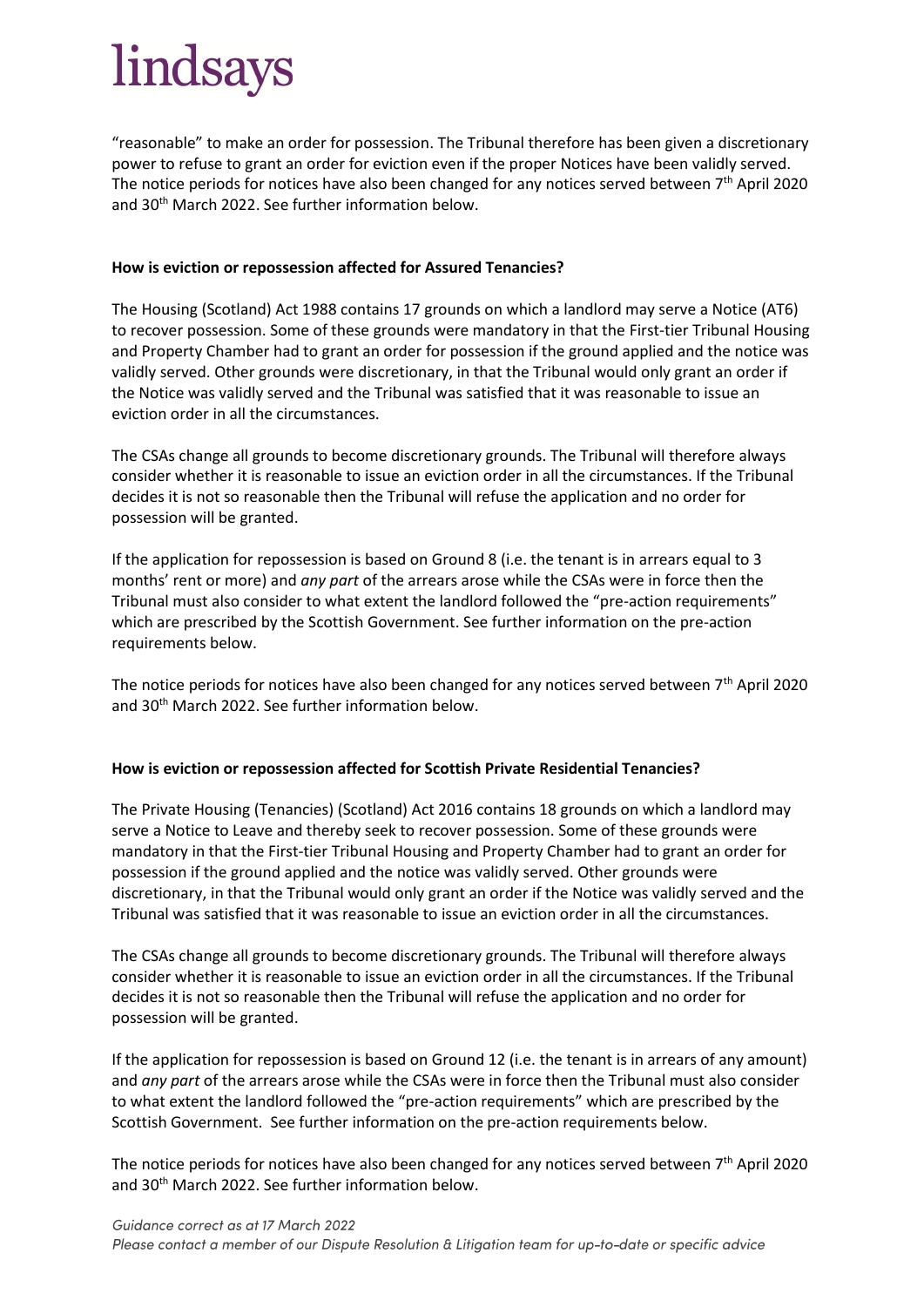#### **Are there any changes to the notices which need to be served to terminate Short Assured Tenancies?**

The CSAs do not change the operation of Notices to Quit. It is still necessary to serve a Notice to Quit in order to bring a Short Assured Tenancy to an end. Section 33 Notices must also still be served. However, the period of notice for a Section 33 Notice has been extended by the CSAs from 2 months to 6 months.

#### **Are there any changes to the notices which need to be served to terminate Assured Tenancies?**

The CSAs do not change the validity or operation of Notices to Quit served between  $7<sup>th</sup>$  April 2020 and 30th March 2022. It is still necessary during this period to serve a Notice to Quit in order to bring an Assured Tenancy to an end. It is still possible to terminate the tenancy early by serving only the Form AT6 in certain circumstances. However, the notice period for the AT6 has been revised depending on which ground is being relied upon. Usually, the notice period is 2 weeks or 2 months depending on the ground. The CSAs increase these notice periods significantly.

The following applies to any notices served between 7<sup>th</sup> April 2020 and 30<sup>th</sup> March 2022.

The AT6 Notice period is 28 days if possession is sought on the following ground:

- Ground 15 (the tenant or someone visiting the property has been convicted of a criminal offence or carried out a course of antisocial conduct).

The AT6 notice period is 2 months if possession is sought on the following ground:

Ground 9 (the tenant is being provided with alternative accommodation).

The AT6 notice period is 3 months if possession is sought on the following ground:

Ground 1 (the landlord occupied the property as their only or principal home prior to the tenancy commencing and served a notice on the tenant before the tenancy was entered into stating that the property might be recovered by the landlord so that they could return to live there as their only or principal home).

The AT6 Notice period is 6 months for the remaining Grounds 2, 3, 4, 5, 6, 7, 8, 10, 11, 12, 13, 14, 16 or 17.

#### **Are there any changes to the notices which need to be served to terminate Scottish Private Residential Tenancies?**

The CSAs do not change the validity or operation of Notices to Leave. It is still necessary to serve a Notice to Leave in order to recover possession or raise an application at the First-tier Tribunal Housing and Property Chamber. However, the notice period has been revised depending on which ground is being relied upon. Previously, the notice period was either 28 days or 84 days depending on the ground. The CSAs increase these notice periods significantly.

The following applies to any notices served between 7<sup>th</sup> April 2020 and 30<sup>th</sup> March 2022.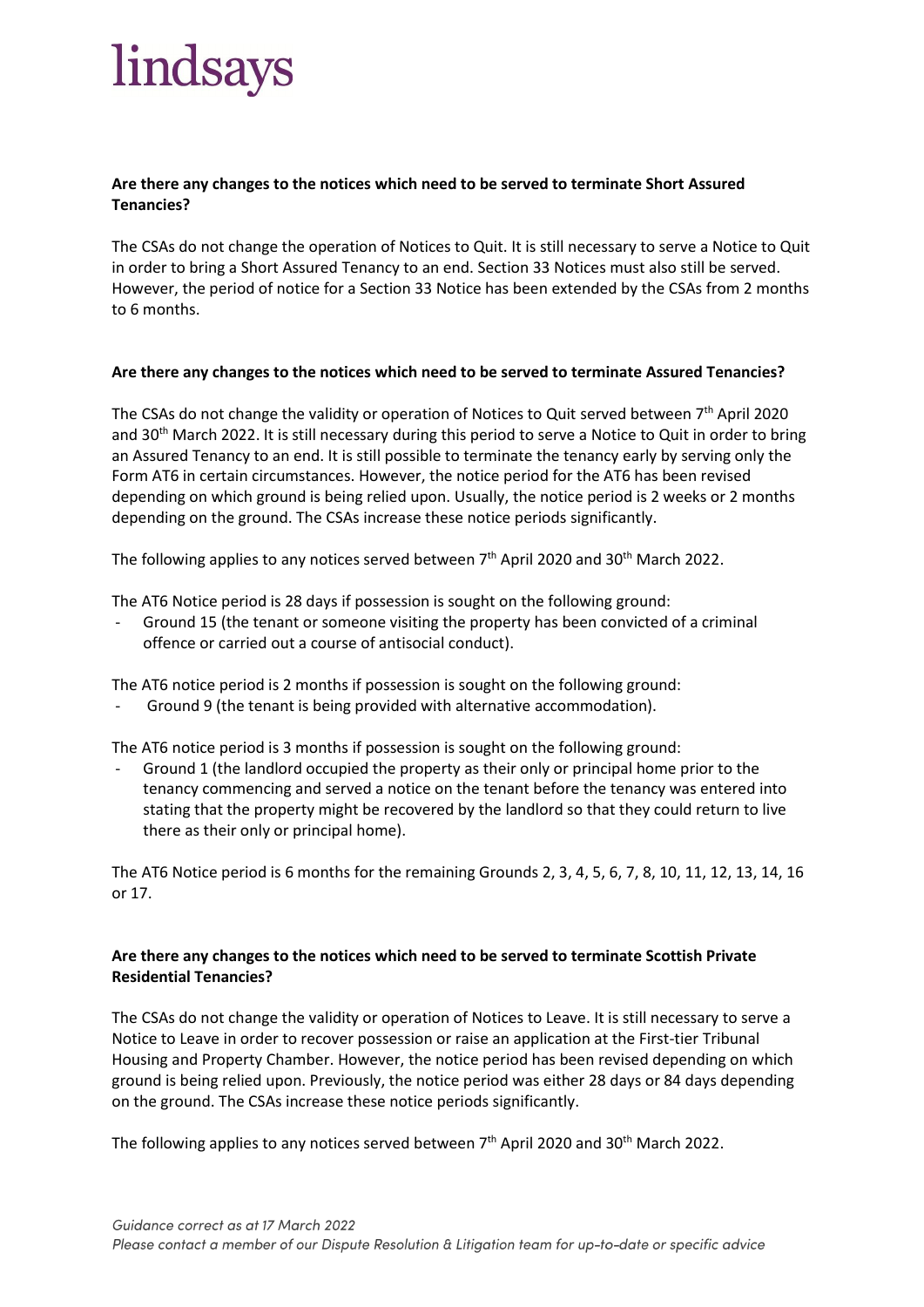The Notice period is 28 days if possession is sought on the following grounds:

- Ground 10 (the tenant is not occupying the let property as the tenant's home).
- Ground 13 (the tenant has a relevant conviction).
- Ground 14 (the tenant has engaged in relevant anti-social behaviour).
- Ground 15 (the tenant associates in the let property with a person who has a relevant conviction or has engaged in relevant anti-social behaviour).

The Notice period is now 3 months if repossession is sought on the following grounds:

- Ground 4 (Landlord intends to live in the property).
- Ground 5 (family member intends to live in the property).
- Ground 16 (the landlord is not registered by the relevant local authority 20 under the Antisocial Behaviour etc. (Scotland) Act 2004)
- Ground 17 (the let property or associated living accommodation is in multiple occupation and not licensed under Part 5 of the Housing (Scotland) Act 2006).

The notice period is 6 months for the remaining Grounds 1, 2, 3, 6, 7, 8, 9, 11, 12 and 18.

#### **What are the pre-action requirements for evictions based on rent arrears?**

The pre-action requirements apply where (1) a Notice to Quit or a Notice to Leave was served after 6 April 2020 and (2) an application is made to the First-Tier Tribunal on or after 6 October 2020 for eviction on the basis of rent arrears. When considering whether it is reasonable to grant an order for eviction based on rent arrears, the Tribunal must consider the extent to which the landlord has complied with the following requirements:

- 1. The First-tier Tribunal must take into account the extent to which the landlord provided the tenant with clear information relating to:
	- a. the terms of the tenancy agreement,
	- b. the amount of rent for which the tenant is in arrears,
	- c. the tenant's rights in relation to proceedings for possession of a house (including the preaction requirements set out in these regulations), and
	- d. how the tenant may access information and advice on financial support and debt management.
- 2. The First-tier Tribunal must also take into account any reasonable efforts made by the landlord to agree with the tenant a reasonable plan to make payments to the landlord of:
	- a. future payments of rent, and
	- b. the rent for which the tenant is in arrears.
- 3. Finally, the First-tier Tribunal must take into account whether the landlord has taken reasonable consideration of:
	- a. any steps being taken by the tenant which may affect the ability of the tenant to make payment to the landlord of the rent for which the tenant is in arrears within a reasonable time,
	- b. the extent to which the tenant has complied with the terms of any payment plan agreed to, and
	- c. any changes to the tenant's circumstances which are likely to impact on the extent to which the tenant complies with the terms of a payment plan agreed to.